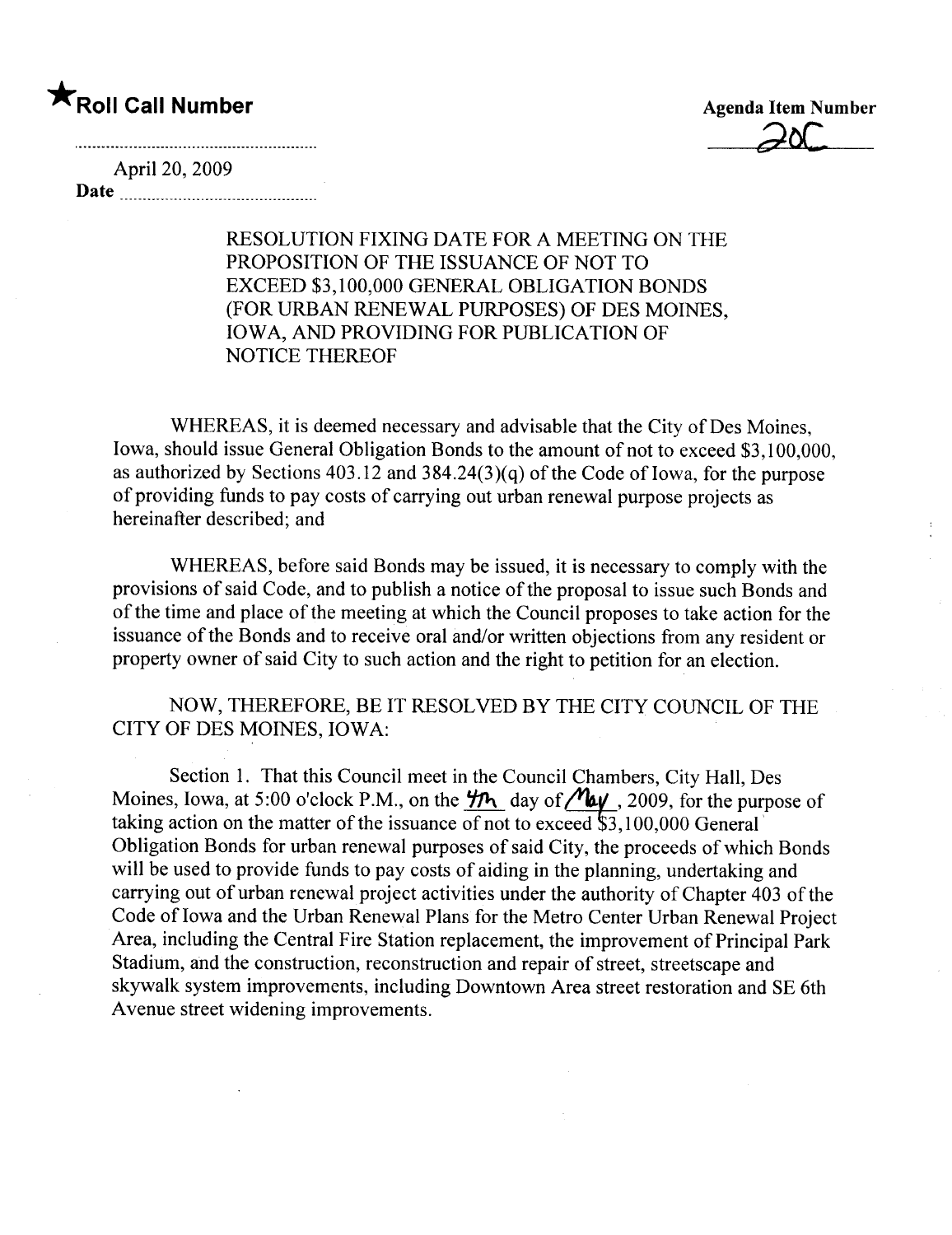## \* Roll Call Number Agenda Item Number

 $20C$ 

April 20, 2009 Date

> Section 2. That the Clerk is hereby directed to cause at least one publication to be made of a notice of said meeting, in a legal newspaper, printed wholly in the English language, published at least once weekly, and having general circulation in said City, said publication to be not less than ten clear days before the date of said public meeting on the issuance of said Bonds.

Section 3. The notice of the proposed action to issue said Bonds shall be in substantially the following form: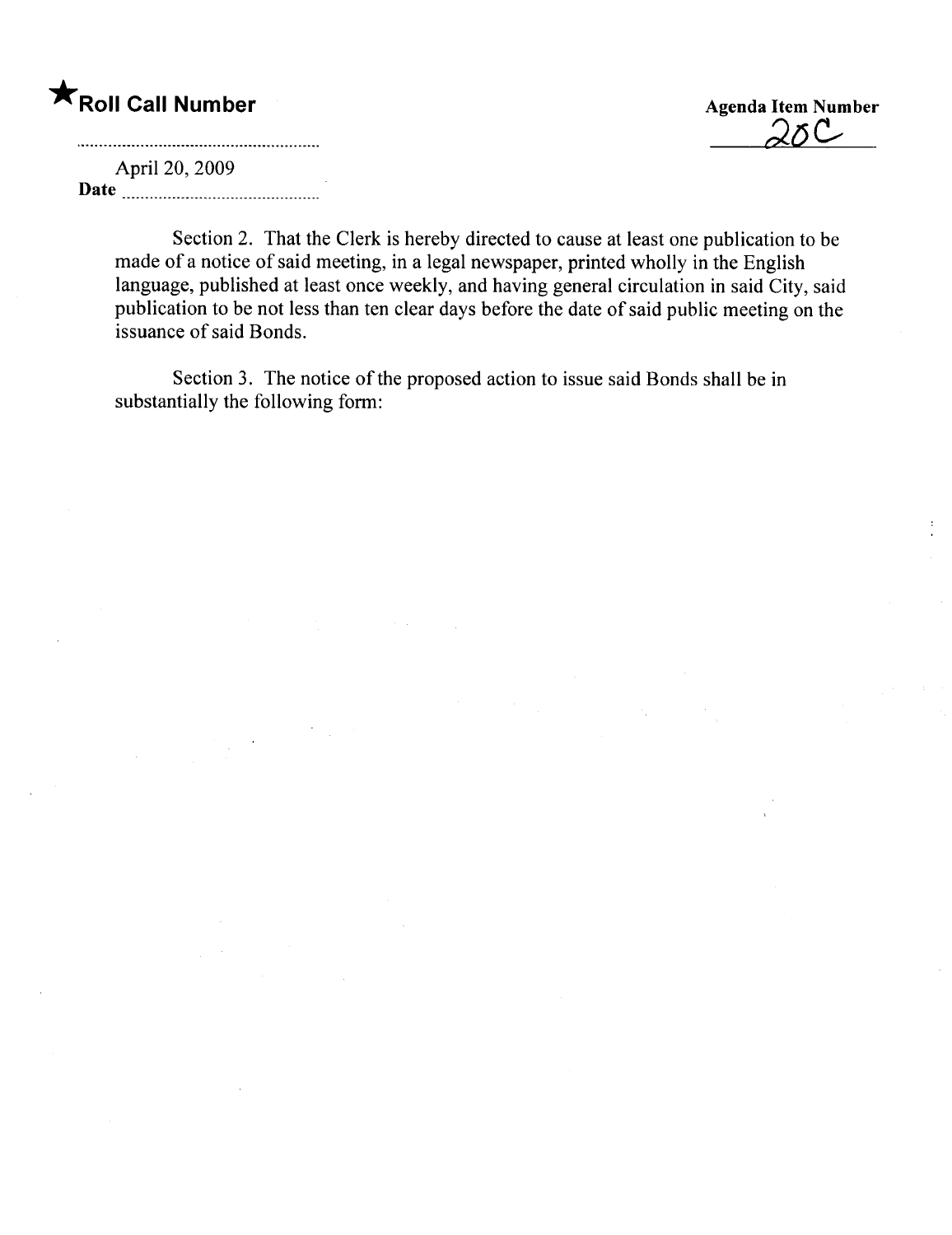$\blacksquare$  Roll Call Number  $\blacksquare$  Agenda Item Number  $\Omega$ 

April 20, 2009 Date <u>music music music music music</u>

> NOTICE OF MEETING OF THE COUNCIL OF THE CITY OF DES MOINES, IOWA, ON THE MATTER OF THE PROPOSED ISSUANCE OF NOT TO EXCEED \$3,100,000 GENERAL OBLIGATION BONDS (FOR URBAN RENEWAL PURPOSES) OF SAID CITY, AND THE HEARING ON THE ISSUANCE THEREOF

PUBLIC NOTICE is hereby given that the Council of the City of Des Moines, Iowa, will hold a public hearing on the  $47^{\prime\prime}$  day of  $\mathcal{M}a\sqrt{2009}$ , at 5:00 o'clock P.M., in the Council Chambers, City Hall, Des Moines, Iowa, at which meeting the Council proposes to take additional action for the issuance of not to exceed \$3,100,000 General Obligation Bonds for urban renewal purposes of said City, pursuant to Sections 403.12 and  $384.24(3)(q)$  of the Code of Iowa, in order to provide funds to pay costs of aiding in the planning, undertaking and carrying out of urban renewal project activities under the authority of Chapter 403 of the Code of Iowa and the Urban Renewal Plans for the Metro Center Urban Renewal Project Area, including the Central Fire Station replacement, the improvement of Principal Park Stadium, and the construction, reconstruction and repair of street, streets cape and skywalk system improvements, including Downtown Area street restoration and SE 6th Avenue street widening improvements.

At any time before the date of said meeting, a petition, asking that the question of issuing such Bonds be submitted to the legal voters of said City, may be filed with the Clerk of said City in the manner provided by Section 362.4 of the City Code of Iowa, pursuant to the provisions of Section  $384.24(3)(q)$  of the City Code of Iowa.

At the above meeting the Council shall receive oral or written objections from any resident or property owner of said City, to the above action. After all objections have been received and considered, the Council will at this meeting or at any adjournment thereof, take additional action for the issuance of said Bonds or will abandon the proposal to issue said Bonds.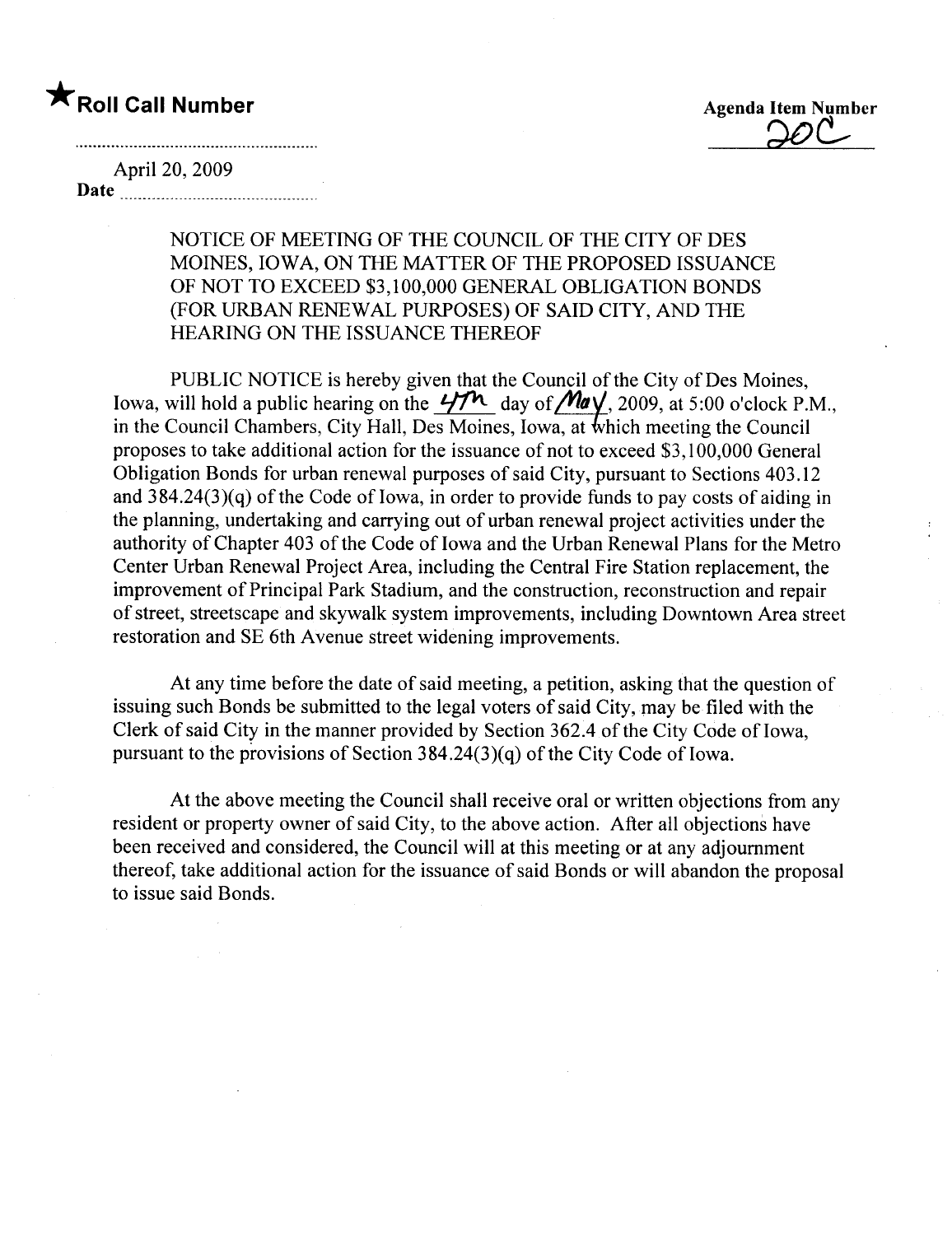## \* Roll Call Number Agenda Item Number

April 20, 2009 Date  $\frac{120,200}{200}$ 

 $\mathcal{L}^{\text{max}}_{\text{max}}$ 

This notice is given by order of the Council of Des Moines, Iowa, as provided by Section 403.12 of the Code of Iowa.

Dated this day of , 2009.

City Clerk of Des Moines, Iowa

Published in The Des Moines Register on ,2009.

(End of Notice)